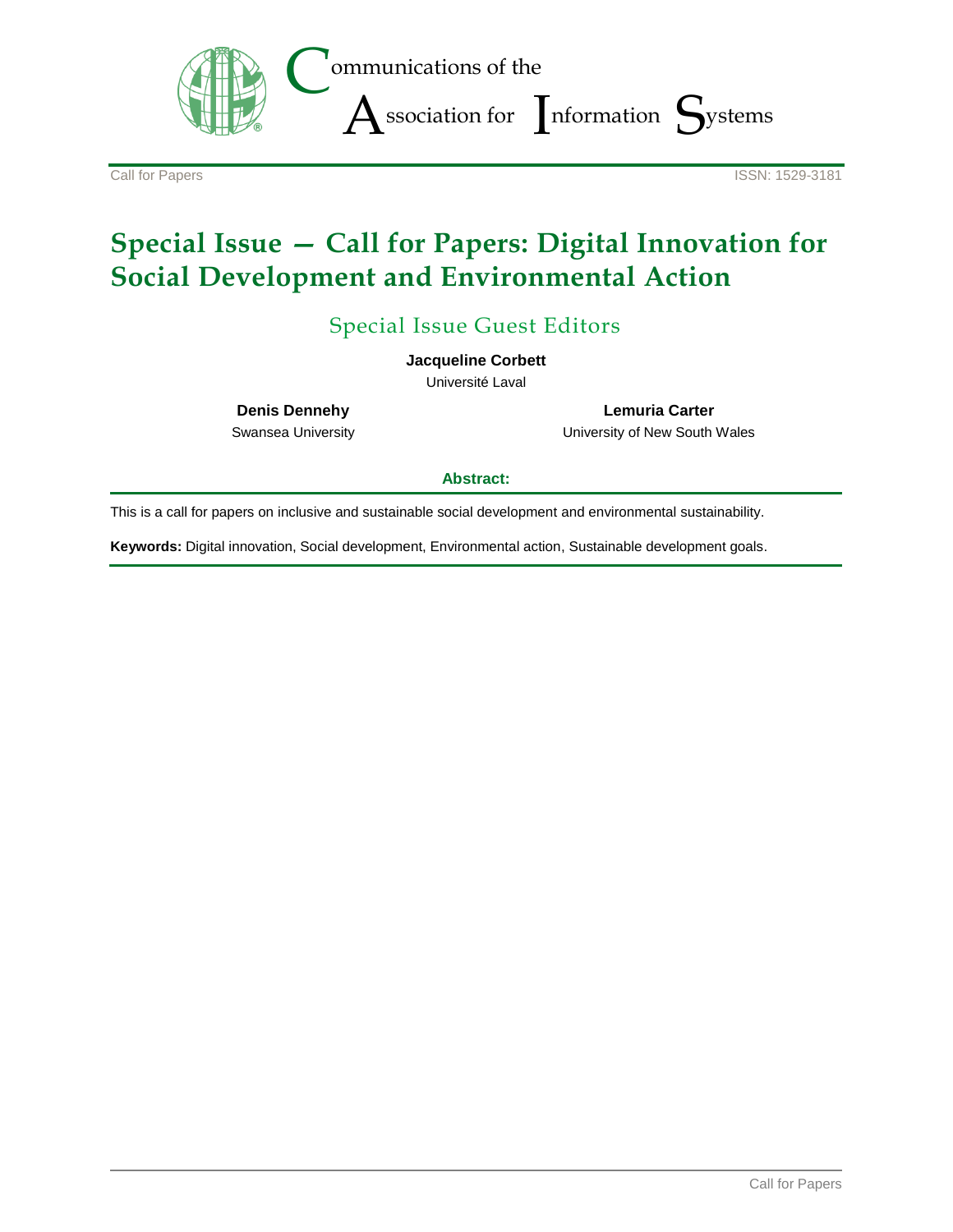# **Call for Papers**

**Experience in the property of the contract of the contract of the contract of the contract of the contract of** 

The Information Systems (IS) community has the opportunity to advance inclusive and sustainable social development and to transform human behaviors and business practices that have become environmentally unsustainable (Corbett & Mellouli, 2017; Walsham et al., 2007; Watson et al., 2021). However, affecting such positive change is a 'wicked problem' with many interacting components, many uncertainties and equivocalities, and many views on methods, even where there is agreement on the end goal. These are grand global challenges (Hovorka & Corbett, 2012; Sahay et al., 2017) that are complex, multi-layered, transdisciplinary, and socio-technical in the sense of fundamentally involving humans and how we do things.

The United Nations (UN) has provided a framework for measuring progress through the Sustainable Development Goals (SDGs), which comprise 17 goals and 169 targets. The UN, diverse organizations, and governments have done significant work to collect data and build indicators for measuring progress. The 2021 Sustainable Development Goals Report (United Nations, 2021) suggests that progress towards achievement of the SDGs, already off track before the pandemic, has been further complicated by the COVID-19 pandemic, which threatens to undo years of development gains. The SDGs are part of a universal program that applies to all governments and societal actors at all levels. However, without diminishing the importance of the work toward sustainable development at the international level, the global nature of the SDGs leaves local communities and businesses in a bit of a quandary of how they can align their activities to make a meaningful positive impact on social development and environmental sustainability.

The adage of 'think globally, act locally' may sound trite, but carries significant truth. Success of the UN's 2030 agenda for sustainable development depends on mobilization of all actors, particularly at a local level (Tremblay et al., 2021). Localization is required to instantiate the process of "defining, implementing, and monitoring strategies at the local level for achieving global, national and subnational sustainable development goals and targets" (United Nations Development Programme, 2014). There remains a knowledge gap regarding how to best implement SDGs at the local level (Tremblay et al., 2021). Localization efforts can relate to government efforts to contextualize their approach to their own specific environmental, economic, social, political and cultural conditions (Corbett & Mellouli, 2017; Pan et al., 2022; Tremblay et al., 2021), but can also apply to other individuals, organizations and businesses that seek to translate the SDGs to their own realities.

Much of the management literature has focused on corporate sustainability, with the underlying assumption that an organization's incremental improvements in environmental performance will contribute to global planetary improvements. However, this assumption does not always hold true (Haffar & Searcy, 2018). From afar, organizational changes may look like sustainability gains, but they can actually mask unsustainable performance. At the extreme are cases of greenwashing (Szabo & Webster, 2021). The IS discipline is perhaps not much different. There is a need to link organizational IS initiatives more closely to science-based, explicit objectives that can be measured and monitored over time. There is an inconsistent match between community, organizational or individual-level priorities and global priorities because of the practical challenge of translating complex, interconnected and systems-wide objectives to the company level (Haffar & Searcy, 2018). Besides reorienting organizational priorities, there is also the opportunity for digital innovation and entrepreneurship for sustainable development, which involves the "discovery, creation, and exploitation of opportunities for (future) goods and services that simultaneously sustain the natural and social environment and provide economic and non-economic gain for others" (Johnson & Schaltegger, 2020).

Recognizing that the IS community must move from discussion to action, the goal of this special issue is the construction and dissemination of applicable knowledge within the IS community in relation to the SDGs related to social development and the natural environment. We encourage solution-oriented submissions that can make immediate contributions to the sustainable practices adopted by organizations, societies, and individuals: preference will be given to papers that include measurable sustainability outcomes that link to one or more of the SDGs. The special issue is also open to 'dependent variables' and more general outcomes that pertain to the issues at hand such as reduction of pollution in the air or water, access to nutritious food or stable housing (Dwivedi et al., 2022) as well as the traditional IS measures of use, user satisfaction, and success. We are primarily interested in how the research has or can affect these global problems, but we also want to see the role and influence of information systems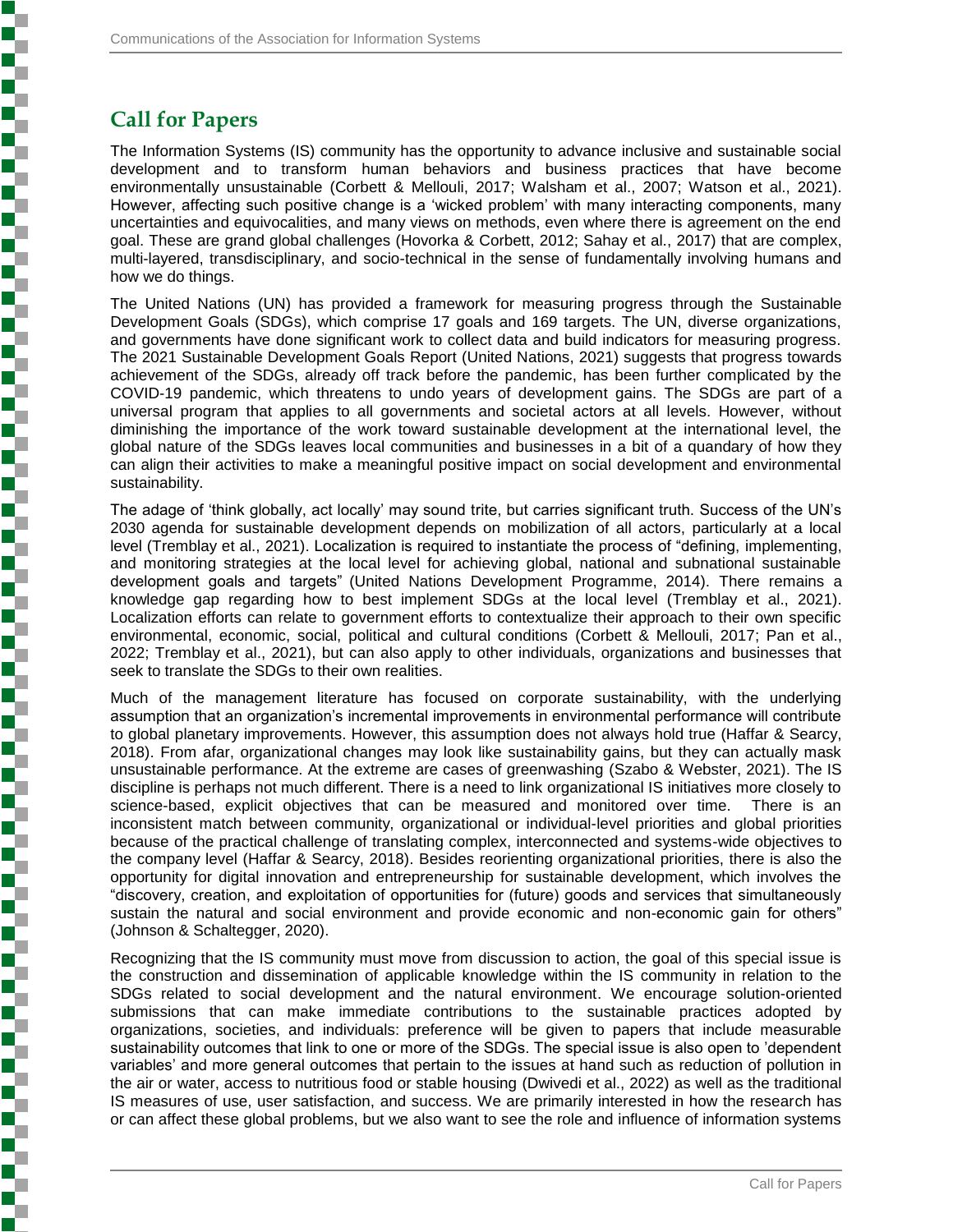and digital technology as a component of the study to provide connection to and grounding with our AIS community.

There is also an interest in the design of IS related projects that facilitate 'citizen science' (Levy & Germonprez, 2017) and empower communities to address these global issues (Dennehy et al., 2021). Such projects often involve processes of mutual learning regarding requirements and tuning of information systems to solve real problems. We encourage research that goes beyond the proof-of-concept stage to proof of value and proof of use (Nunamaker et al., 2015). No methods or approaches are unwelcome, though we anticipate case studies, design-oriented research, and action research to be prominently included (Nishant et al., 2020). No particular philosophical position is privileged over others, though we lean toward pluralist pragmatist perspectives. While respecting the existing journal guidelines for papers, we particularly welcome short papers (around 8000 words) that concisely present a focused research problem. The papers should be open to a wide range of audiences. Findings do not have to be universal or generalizable, though showing how others can apply or extend them is encouraged. Issues and solutions from anywhere in the world are welcome in keeping with CAIS as a publication with global readership.

#### **Submission Requirements**

All manuscripts submitted to CAIS should be submitted in Microsoft Word format. Authors are encouraged to follow CAIS style guide (available on the CAIS website https://aisel.aisnet.org/cais/format.html) and use the CAIS author template for submissions of their manuscripts. Submissions must be made to the CAIS ScholarOne site (https://mc.manuscriptcentral.com/cais). If you do not have an account already, you will need to create one. Once you have logged in, and you begin the submission process, you will have the opportunity to submit the manuscript to the special issue ("SS" designation).

#### **Important Dates**

- **Submission deadline: October 31, 2022**
- First round notification: December 31, 2022
- **Invited revisions deadline: March 31, 2023**
- Second/final editorial decision: May 15, 2023
- Projected Publication: September/October 2023

## **Advisory Board**

- **Yogesh Dwivedi, Swansea University**
- Katina Michael, Arizona State University
- Shan Pan, University of New South Wales
- **Rick Watson, The University of Georgia**
- Jane Webster, Queen's University

### **Editorial Board**

Roba Abbas, University of Wollongong Sultana Lubna Alam, Deakin University Ransome Bawack, ICN Business School Soumaya Ben Dhaou, United Nations University Pratyush Bharati, University of Massachusetts Boston Sarah Cherki El Idrissi, University of Toronto Mississauga Jason Dedrick, Syracuse University Amany Elbanna, Royal Holloway University of London Gilbert Fridgen, University of Luxembourg Roya Gholami, University of Illinois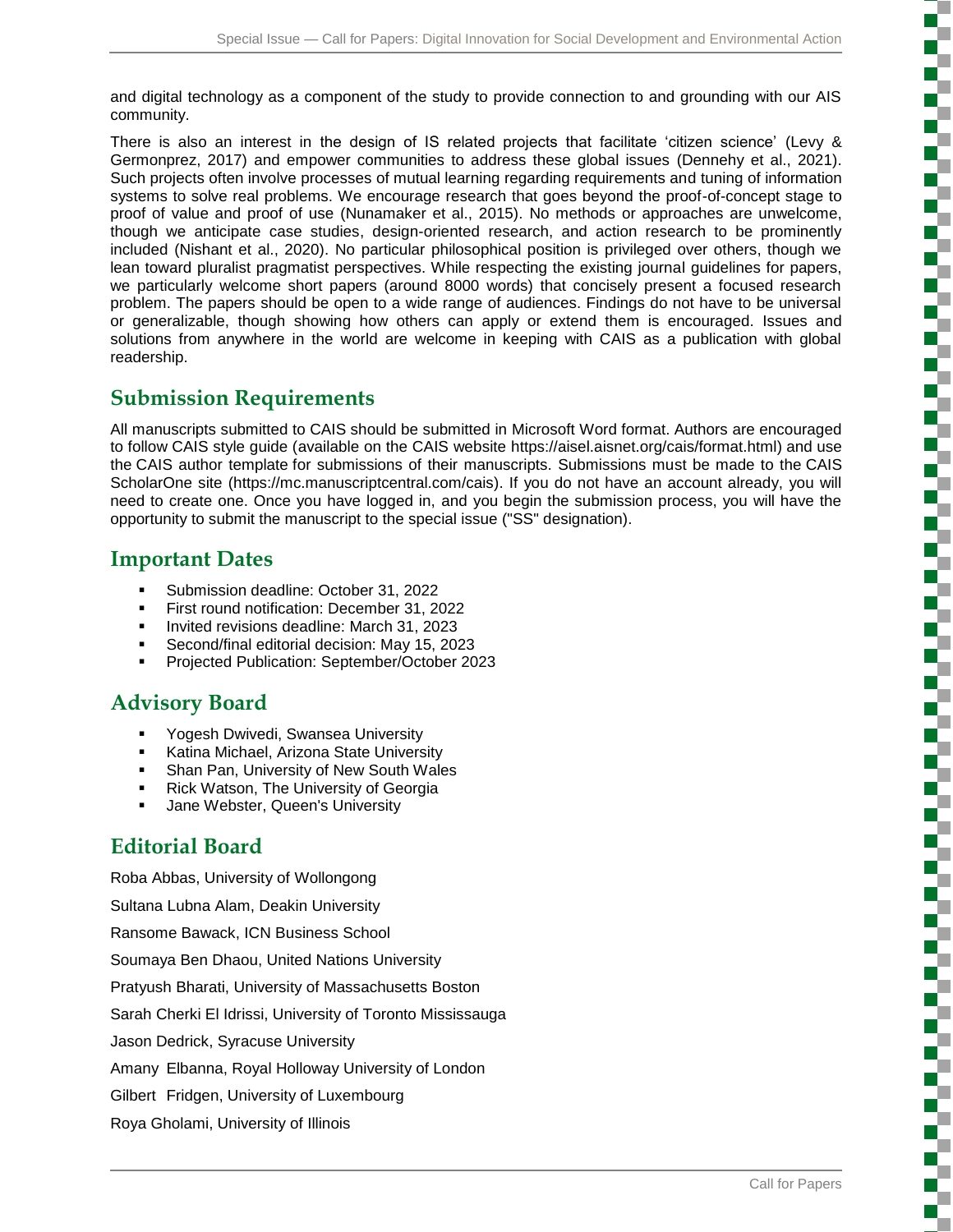Ramon Gil-Garcia, University at Albany, SUNY Manjul Gupta, Florida International University Samrat Gupta, Indian Institute of Management Ahmedabad Antoine Harfouche, University Paris Nanterre Laurie Hughes, Swansea University Anne Ixmeier, Ludwig-Maximilians-University Munich Vikas Jain, University of Tampa Dapeng Liu, University of New South Wales Luis Luna-Reyes, University at Albany, SUNY Matti Mäntymäki, University of Turku Silvia Masiero, University of Oslo Mohammad Merhi, Indiana University South Bend Rohit Nishant, Université Laval Adegboyega Ojo, Maynooth University Amizan Omar, Bradford University Divinus Oppong-Tawiah, York University Paidi O'Reilly, University College Cork Ilias Pappas, University of Agder Shahrzad Roohy Gohar, University of Queensland Tony Savarimuthu, University of Otago Eusebio Scornavacca, Arizona State University Rens Scheepers, Deakin University Sandeep Mysore Seshadrinath, University of New South Wales Delfina Soares, United Nations University Piotr Soja, Cracow University of Economics Konstantina Spanaki, Audencia Business School Mary Tate, Victoria University of Wellington Yenni Tim, University of New South Wales Janet Toland, Victoria University of Wellington Jolien Ubacht, Delft University of Technology Heinz Roland Weistroffer, Virginia Commonwealth University Efpraxia Zamani, University of Sheffield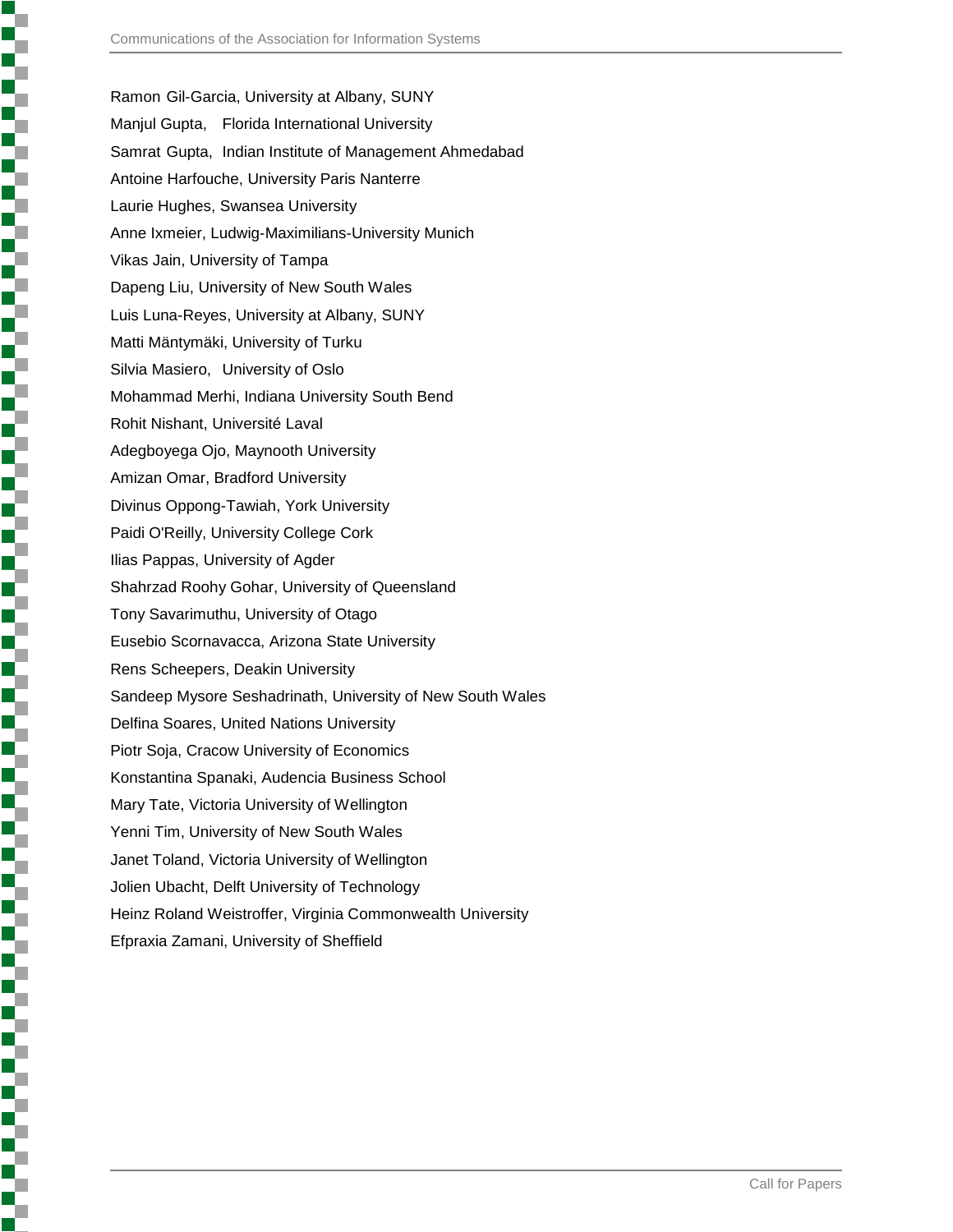### **References**

- Corbett, J. & Mellouli, S. (2017). Winning the SDG battle in cities: How an integrated information ecosystem can contribute to the achievement of the 2030 sustainable development goals. *Information Systems Journal*, *4*(27), 427-461.
- Dennehy, D., Pappas, I., Fossa Wamba S. & Michael, K. (2021). Socially responsible information systems development: The role of AI and business analytics. *Information Technology & People*, *34*(6), 1541- 1550.
- Dwivedi, Y. K., Hughes, L., Kar, A. K., Baabdullah, A. M., Grover, P., Abbas, R., Andreini, D., Abumoghli, I., Barlette, Y., Bunker, D., Kruse, L. C., Constantiou, I., Davison, R. M., De', R., Dubey, R., Fenby-Taylor, H., Gupta, B., He, W., Kodama, M., Mantymaki, M., Metri, B., Michael, K., Olaisen, J., Panteli, N., Pekkola, S., Nishant, R., Raman, R., Rana, N. P., Rowe, F., Sarker, S., Scholtz, B., Sein, M. K., Shah, J. D., Teo, T. S. H., Tiwari, M. K., Vendelo, M. T. & Wade, M. (2022). Climate change and COP26: Are digital technologies and information part of the problem or the solution? An editorial reflection and call to action. *International Journal of Information Management*, *63*, 1-39.
- Haffar, M. & Searcy, C. (2018). Target-setting for ecological resilience: Are companies setting environmental sustainability targets in line with planetary thresholds? *Business Strategy and the Environment*, *27*(7), 1079-1092.
- Hovorka, D. S. & Corbett, J. (2012). IS sustainability research: A trans-disciplinary framework for a 'grand challenge'. In Proceedings of *International Conference on Information Systems*.
- Johnson, M. P. & Schaltegger, S. (2020). Entrepreneurship for sustainable development: A review and multilevel causal mechanism framework. *Entrepreneurship Theory and Practice, 44*(6), 1141-1173.
- Levy, M. & Germonprez, M. (2017). The potential for citizen science in information systems research. *Communication of the Association for Information Systems*, *40*, 22-39.
- Nishant, R., Kennedy, M. & Corbett, J. (2020). Artificial intelligence for sustainability: Challenges, opportunities, and a research agenda. *International Journal of Information Management*, *53*, 1-13.
- Nunamaker, J. F., Jr., Briggs, R. O., Derrick, D. C. & Schwabe, G. (2015). The last research mile: Achieving both rigor and relevance in information systems research, *Journal of Management Information Systems*, *32*(3), 10-47.
- Pan, S. L., Carter, L., Tim, Y. & Sandeep, M. S. (2022). Digital sustainability, climate change, and information systems solutions: Opportunities for future research. *International Journal of Information Management*, *63*, 1-5.
- Sahay, S., Sein, M. K. & Urquhart, C. (2017). Flipping the context: ICT4D, the next grand challenge for research and practice. *Journal of the Association for Information Systems*, *12*(18), 837-847.
- Szabo, S. & Webster, J. (2021). Perceived greenwashing: The effects of green marketing on environmental and product perceptions. *Journal of Business Ethics*, *4*(171), 719-739.
- Tremblay, D., Gowsy, S., Riffon, O., Boucher, J.-F., Dubé, S. & Villeneuve, C. (2021). A systemic approach for sustainability implementation planning at the local level by SDG target prioritization: The case of quebec city. *Sustainability*, *13*(5), 1-20.
- United Nations. (2021) The sustainable development goals report 2021, Retrieved from https://unstats.un.org/sdgs/report/2021/The-Sustainable-Development-Goals-Report-2021.pdf
- United Nations Development Programme. (2014). Localizing the post-2015 development agenda: Dialogues on implementation, Retrieved from https://www.uclg.org/sites/default/files/dialogues\_on\_localizing\_the\_post-2015\_development\_agenda.pdf
- Walsham, G., Robey, D. & Sahay, S. (2007). Foreward: Special issue on information systems in developing countries. *MIS Quarterly*, *2*(31), 317-326.
- Watson, R., Elliot, S., Corbett, J., Frakas, D., Feizabadi, A., Gupta, A., Iyer, L., Sen, S., Sharda, R., Shin, N., Thapa, D. & Webster, J. (2021). How the AIS can improve its contributions to the UN's